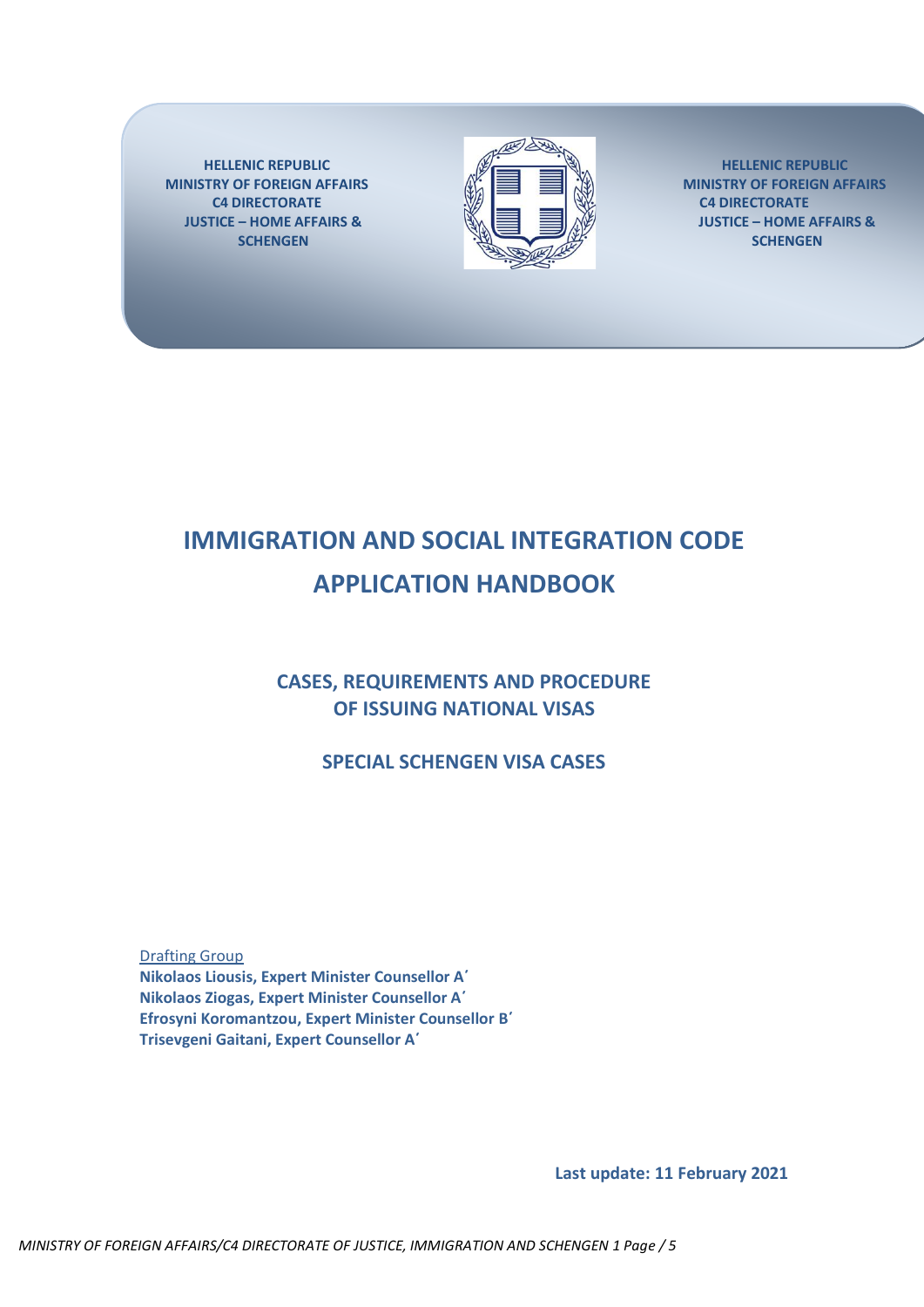#### *C.4.2 Real estate owners and persons interested in investing in real estate*

As referred to in point B of Article 20 of L. 4251/2014*[1](http://www.ypes.gr/UserFiles/f0ff9297-f516-40ff-a70e-eca84e2ec9b9/n4251_2014.pdf)* as amended by 26-30 of Article 8 of Law 4332/2015<sup>2</sup>, the Decision of the Minister of Foreign Affairs with [A.F.](../../../../AppData/local/AppData/AppData/local/Temp/AppData/local/AppData/User/AppData/local/Microsoft/Windows/temporary%20Internet%20files/AppData/local/local/local%20Settings/temporary%20Internet%20files/content.Outlook/YHDHVA7V/4251_2014/KYA_GENIKADIKAIOLOGITIKA.pdf) [3497.3/AP 24245/OJ](../../../../AppData/local/AppData/AppData/local/Temp/AppData/local/AppData/User/AppData/local/Microsoft/Windows/temporary%20Internet%20files/AppData/local/local/local%20Settings/temporary%20Internet%20files/content.Outlook/YHDHVA7V/4251_2014/KYA_GENIKADIKAIOLOGITIKA.pdf) B' 1820/03.07.2014, and JMD 30825/OJ B' 1528/06.06.2014 as amended by JMD 68019/2015/OJ [B' 2272/21.10.2015,](http://www.et.gr/idocs-nph/search/pdfViewerForm.html?args=5C7QrtC22wE4q6ggiv8WTXdtvSoClrL8liRx8Eq_4LLnMRVjyfnPUeJInJ48_97uHrMts-zFzeyCiBSQOpYnTy36MacmUFCx2ppFvBej56Mmc8Qdb8ZfRJqZnsIAdk8Lv_e6czmhEembNmZCMxLMtZRZmioGQnC1lgT8IrH_oAhH04md543TAnJ0oH3PFWc0) third-country nationals **wishing to acquire real estate in Greece and the purchase process has not started or finished, as well as to property owners in Greece (minimum investment amount**  of EUR 250.000) may be granted, following a personal appearance <sup>3</sup> and interview, a national visa indicating in the national data area «**OBSERVATIONS»** of the visa sticker, the reference **'C.4.2 Real Estate Owners'** <sup>4</sup> **.** 

# **(A) issuing a national entry visa if the purchase process has not started or is not completed:**

The supporting documents required for the visa to be filed third-country nationals to the consular authority are as follows:

- Documents proving the economic capacity of a third-country national such as е. a certificate from an A class recognized bank or an official financing institution or other recognized organisation of securities safekeeping to certify the existence of bank accounts or other securities, in particular bonds or shares, to cover the funds of the investment, at least EUR 250.000.
- a copy of an brokerage contract with a lawyer, law firm or real estate agent.
- The general supporting documents set out in No F3497.3/AP24245/2014 (B΄ 1820) Decision of the Minister of Foreign Affairs.

# **(B) granting of an entry visa to real estate/investors:**

The beneficiaries of a specific category of national visa are third-country nationals who are:

1. Owners

<u>.</u>

**Holders in person or through a legal person** established in Greece or another EU State whose shares or holdings they entirely own **<sup>5</sup>** of real property in Greece, the minimum amount of which is EUR (250.000).

**[Co-ownership right:** in cases of an undivided joint ownership of a property with a holding value of at least EUR 250.000, a right of residence shall be granted only if the co-owners are spouses or partners who have a civil partnership. Otherwise, the right of residence shall be granted only if the percentage of each co-owner is at least EUR 250.000.]

 $<sup>5</sup>$  L. 4587/24.12. 2018 [A' 218] – art. 3 par. 2</sup>

<sup>1</sup> L. 4251/2014 (OJ A΄ 80, 01.04.2014).

<sup>2</sup> L. 4332/2015 (OJ A΄ 76, 09.07.2015).

<sup>&</sup>lt;sup>3</sup> Document C4 Directorate A.P.F.3497.10/A.S.26968: 'with regard to the procedure, it should be noted that the obligation on the person concerned to be present in person when examining the application for an entry visa constitutes an important ancillary element in the event that there are doubts as to the actual purpose of the journey. However, this general principle should not, under any circumstances, hinder the flexible application of the rules and the adoption of exceptions when dealing with known persons, in bona fide and renowned repute." In addition, consular authorities should consider the possibility that applications and supporting documents may also be received from local Greek visa centres where they exist.

<sup>&</sup>lt;sup>4</sup> It should be noted that according to the amendment made in Section B. Article 20 of L. 4251/2014 with par. 27 of Article 8 of L. 4332/2015 the heading 'property owners in Greece' is replaced by the following: "Permanent investor authorization".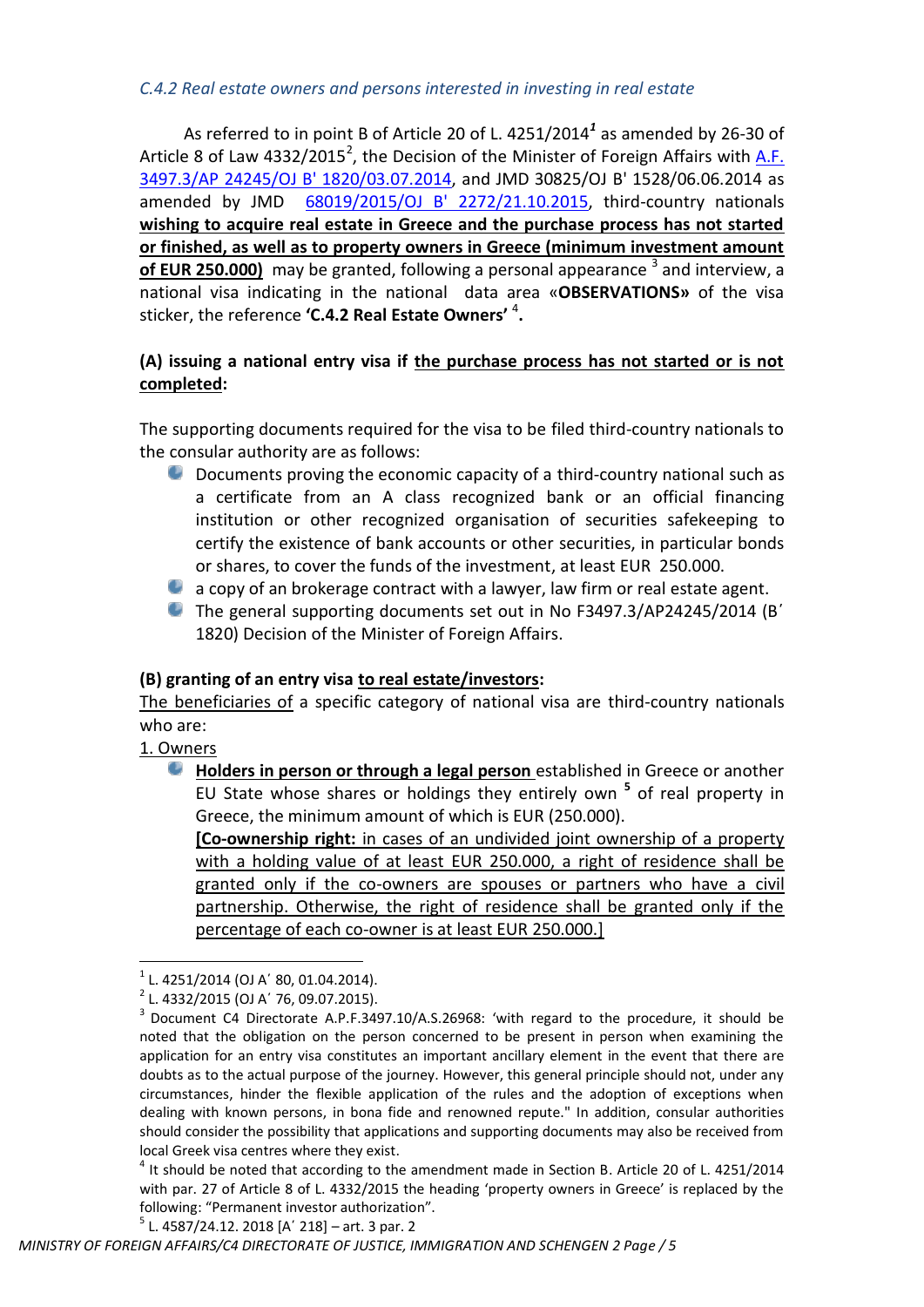## **In addition, it concerns third-country nationals who**

-bought property **before the entry into force of the L. 4146/2013.**

- acquired their property **by donation or parental benefit. The right of residence in this case shall be exercised only by the donee or the recipient of parental benefit.**

- they bought a parcel or land and construct a building if the sum of the value of the purchase contract and the building construction contract amounts to at least EUR 250.000.

Acquired in full ownership and possession as an heir or devisee or following parental benefit, real estate of an objective value of EUR 250.000 and is an adult.<sup>6</sup>

#### 2. Tenants

- 0 **Tenants for at least 10 years, of hotel accommodation or tourist furnished accommodation in complex tourist accommodation** referred to in Article 8 par. 2 of L. 4002/2011(OJ A΄ 180), where the minimum rental value is EUR 250.000 and
- **Lessees for at least 5 years on time-sharing under the provisions of L. 1652/1986. Timeshare contract as referred to in Article 1 of L. 1652/1986** is the commitment by the lessor to grant each year to the lessee, during the duration of the contract, the use of tourist accommodation and to provide the lessee with related services for a specified period of time and by the lessee to pay the agreed rent.
- Has concluded a long-term complex tourist accommodation contract, as defined by Ф. art. 8 par. 2 of L. 4002/2011 [A΄ 180] or a timeshare contract for tourist accommodation, in accordance with the provisions of L. 1652/1986 [A' 167] as applicable.

The supporting documents required, where appropriate, for the submission of third-country nationals are as follows:

A purchase contract stating that 'the purchase and sale contract of the property is not subject to terms and conditions; The total price shall be … paid in full by a crossed cheque or by deposit of a bank transfer into the account of the beneficiary kept at a bank in Greece or a credit institution supervised by the Bank of Greece" and proof of entry<sup>7</sup> of the contract from the responsible Mortgage Registry.

**The agreed price or rent shall be paid in its entirety by means of a crossed cheque**  to a payment account of the beneficiary kept **in a credit institution operating in Greece** or by credit transfer as per definition 24 Article 4 of L. 4537/2018 [A' 84] to a **payment account of the payee held by a payment service provider** as defined in definition 11 of Article 4 of L. 4537/2018 **operating in Greece.** All specific details of the execution of the payment, including the data of the parties, the method of payment and the relevant billing and credit accounts of the payee, must be declared by the parties to the notary contract and indicated thereon. $8$ 

*In order for consular authorities to determine whether a crossed cheque issued by a branch of a banking institution of another country can be accepted, a list of banking institutions of other countries operating in Greece is available on the Bank of Greece's website, namely on the following route:*

*<http://www.bankofgreece.gr/Pages/el/Supervision/SupervisedInstitutions/default.aspx>* **or**

- е. A notary certificate (where less than EUR 250.000 was paid on the purchase of the property but the present objective value of the property exceeds or is equal to that amount, it should state '… an examination of the property purchase contract shows that the price of the property has been paid in full and the contract is no longer under terms, conditions and time-limits and the objective value of the property as it stands is*…'.*
- Certificate of a mortgage registry or a real estate office showing that there are no charges .

<u>.</u>

<sup>6</sup> L. 4587/2018 [A΄ 218]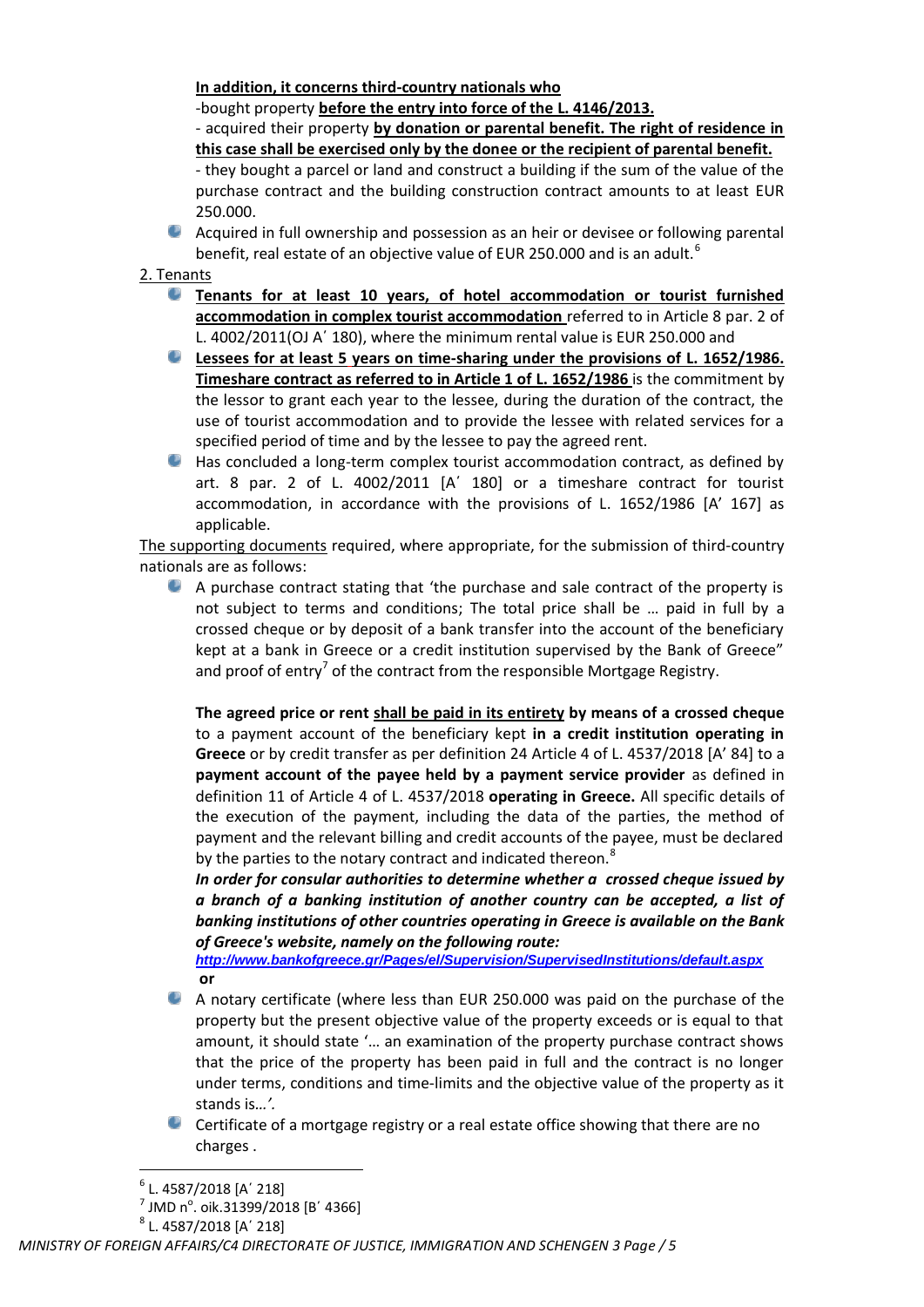- A copy of a notarial deed of renting hotel accommodation or tourist furnished accommodation in complex tourist accommodation showing that the sum of EUR 250.000 has been paid in full<sup>9</sup> and that there is a reference to the supply of a Special Operation Sign by the ΗΤΟ**; and**
- Proof of transfer of the competent mortgage registry to which the relevant lease **contract** has been registered **or**
- Contract for the purchase of land and contract for building/renovating the dwelling deposited with the tax office in accordance with the law **and**
- $\bullet$ A building permit in the name of the person concerned **; and**
- $\bullet$ Invoices by the contractor(s) and corresponding receipts of full payment **; or**
- A timeshare contract of at least five years<sup>10</sup> duration which refers the price corresponding to each year **and**
- Proof of registration with the competent mortgage registry **; and**
- A certificate from the HTO that it has been notified of the timeshare contract in question.
- The general supporting documents set out in No F3497.3/AP24245/2014 (B΄ 1820) Decision of the Minister of Foreign Affairs.

In the case of a sales contract **for immovable property** at any price, **the thirdcountry national shall provide a certificate of the relevant Aliens and Immigration Agency of the Decentralized administration locally competent whether the property in question was used for the issue of a permanent residence permit of an investor. The foregoing shall also apply in the case of the sale of immovable property by a legal person, the shares or shares of which are totally held by a third- country national<sup>11</sup> .**

They<sup>12</sup> may be accompanied or followed by members of their family, so long as the cost of living and health care does not affect our national welfare system and provided that, following a personal appearance and interview, they are given a national visa indicating in the national data area «**OBSERVATIONS»** of the visa sticker, the reference *'F. 1. Family members of a third-country national'.* The visa shall be upon procurement of:

- Certificate of family status<sup>13</sup> of the local competent authorities proving kinship. In **particular, with regard to a civil partnership, which should have been concluded in Greece, a registration act of the civil partnership by a Greek public authority.<sup>14</sup>**
- The general supporting documents set out in No F3497.3/AP24245/2014 (B΄ 1820) Decision of the Minister of Foreign Affairs.

**CAUTION: The civil partnership must have been concluded in Greece**. Therefore, in case of third-country partners having concluded a civil partnership in the Netherlands and purchasing property in Greece, they should, within the period of validity of their visa or entry stamp in the country, also conclude a civil partnership in Greece in order to benefit from those provisions.

**In summary**, the additional rights and obligations of holders of a five-year residence permit as owners of real estate are as follows:

 9 JMD n<sup>o</sup> . oik.31399/2018 [B΄ 4366]

 $^{10}$  JMD n<sup>o</sup>. oik.31399/2018 [B' 4366]

<sup>11</sup> L. 4587/2018 [A΄ 218]

<sup>12</sup> **[L. 4540/2018-/A΄91] Third-country national family members**

a. The other spouse or partner **with whom the third-country national has concluded a civil partnership,**

b. Unmarried children of the spouses **or partners** less than 21 years of age,

c. Unmarried children of the sponsor or the other spouse/partner, provided that the exercise of custody is legally entrusted to the sponsor /partner for his/her children and to the other spouse/partner for his/her children,

d. **the antecedents** of the spouses **or partners.**

<sup>&</sup>lt;sup>13</sup> A recent certificate of the family status of foreign authorities officially certified and translated shall be required, showing the link.